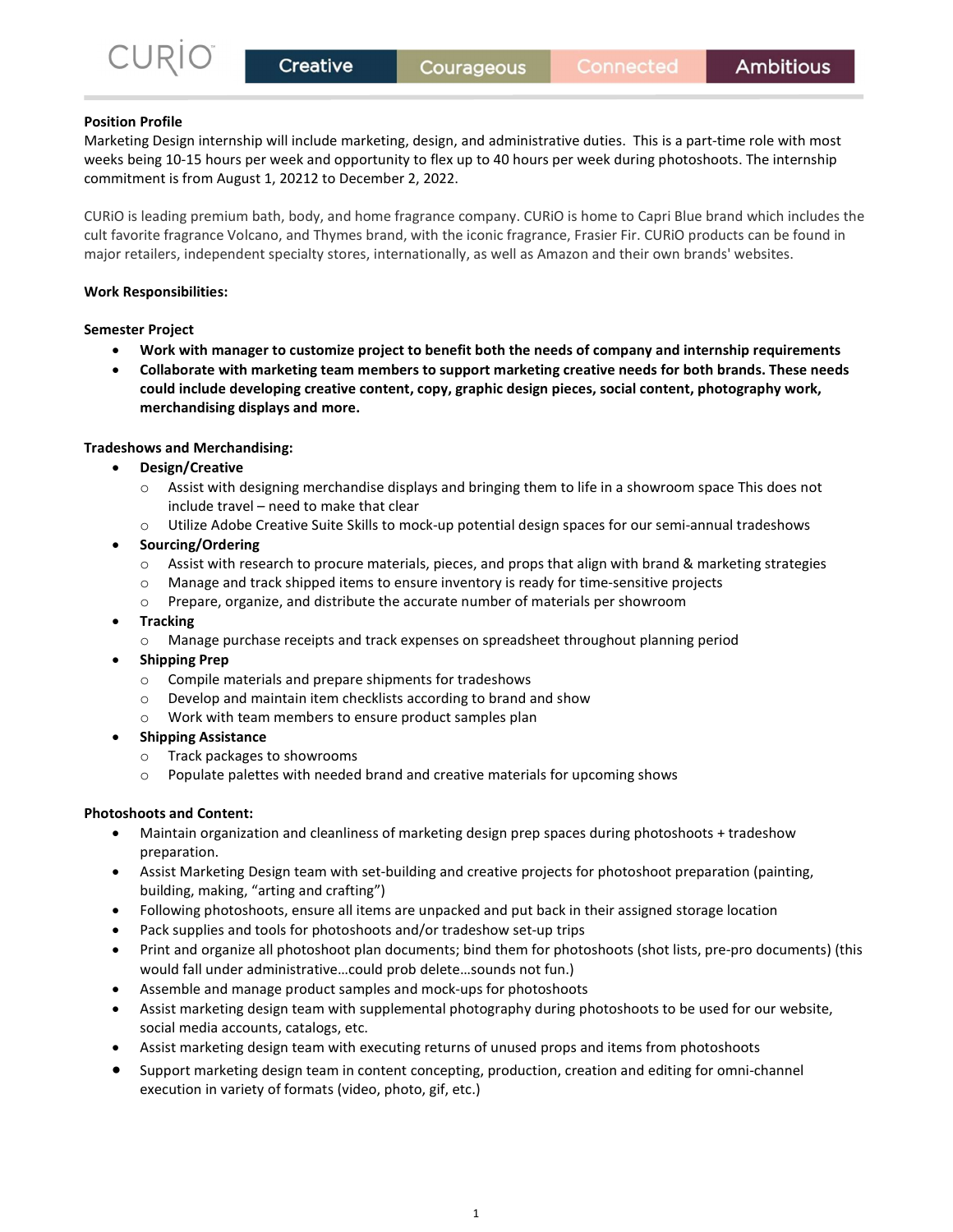### Office / Administrative

- In-office Merchandising
	- o Maintain and update In-Office Merchandising
		- Work with brand teams to obtain product

Set up in-office product displays according to seasonal launches

### General Responsibilities:

- Supports CURiO Cornerstones and strives for individual leadership by using cornerstone behaviors in the workplace and in daily decision making.
- Follows all policies and procedures of the company. Works cooperatively with all departments, maintaining a positive work atmosphere by acting and communicating in a manner that promotes cooperation with co-workers, supervisors, and managers.
- Manage time effectively, meet personal goals and work effectively with other members of the team to meet CURiO goals.
- Follows all safety guidelines and polices. Makes supervisor/manager immediately aware of any observed safety issue. Keeps work area clean, safe, and organized.

### Minimum Qualifications:

- High school diploma or equivalent
- Employment or Internship experience in office administration, retail, and merchandising, and/or photography
- Must have reliable transportation

### Preferred Qualifications:

- Associate degree (or degree in process) in merchandising, marketing, graphic design, fine art or other design related area of study or equivalent work experience
- Experience working in a Fine Art, Graphic Design, 3D Design or other creative experience
- Experience using Adobe Creative Suite programs
- DIY or craft skills, experience, or interest
- General interest in social media, beauty industry, and fragrance

### Computer and/or software qualifications

- Basic level of proficiency in Microsoft Excel, Word, Outlook
- Experience using Adobe Creative Suite programs

### Core Competencies:

- High energy level required
- Ability to work in a fast-paced environment
- Excellent organizational and planning skills
- Must master time management, as multi-tasking will be integral to the success of the position
- Ability to solve problems quickly
- Ability to pay close attention to detail
- Knowledge of merchandising techniques, store display and selling methods
- Ability to receive instruction, ask necessary questions, and complete assignments efficiently without micromanagement

### Travel Requirement: Locally, up to 30%

### Working Environment and Physical Demands:

 General office environment: Works generally at a desk in a well-lit, air-conditioned cubicle/office, with moderate noise levels.